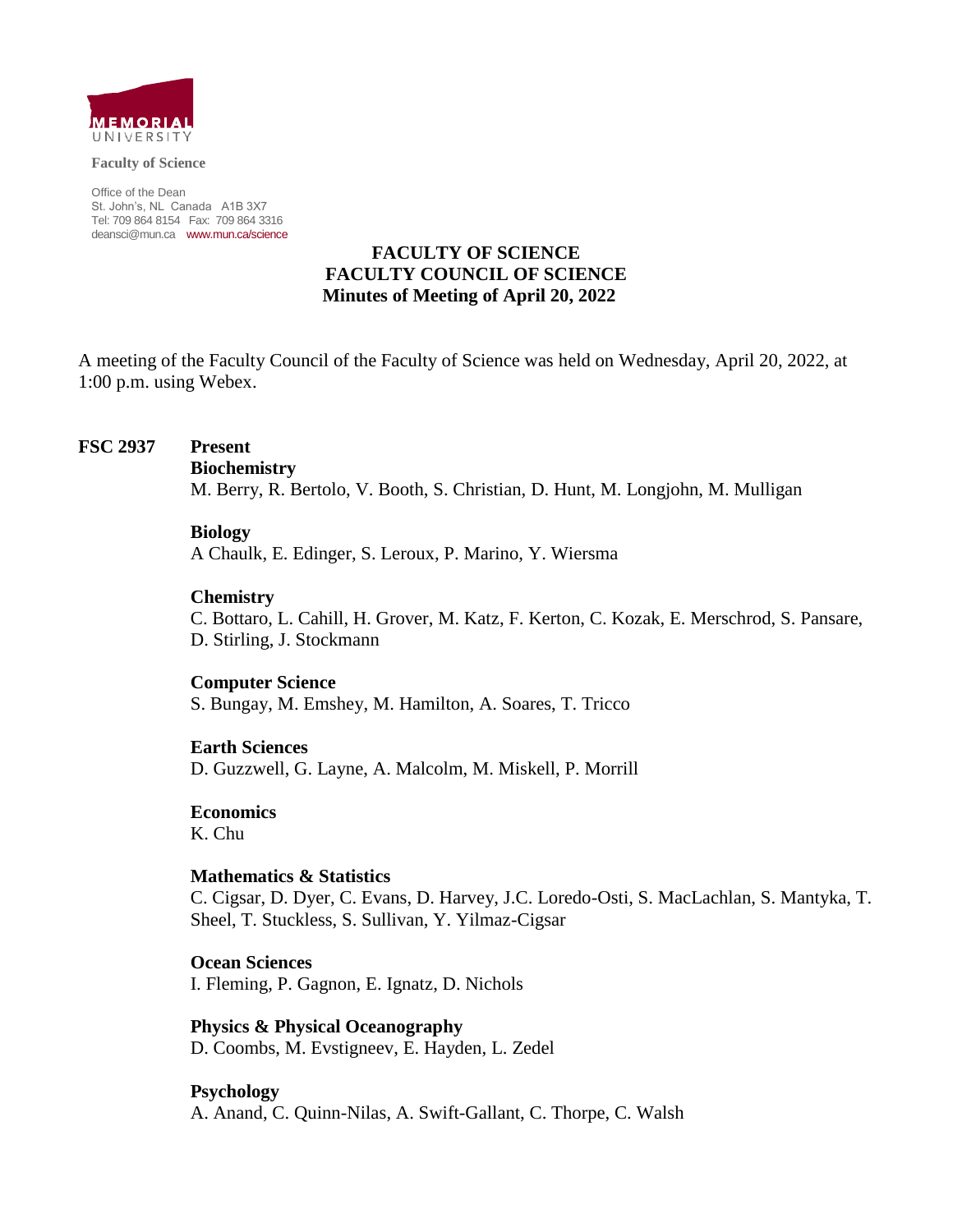### **Dean of Science Office**

M. Fitzpatrick, K. Foss, T. Fridgen, L. Frizzell, G. Jackson, J. Kavanagh, G. Kenny, P. MacCallum, V. MacNab, R. Newhook, R. Temple, J. Whelan

### **Student Representatives:**

T. Durgut. A. Meyer

## **FSC 2938 Regrets**: D. Boyce, S. Dufour, X. Jiang, G. Miminis, K. Poduska, H. Reader, N. Ryan

## **FSC 2939 Adoption of Minutes**

**Moved:** Minutes of the meeting of March 16, 2022, be adopted. (Sheel/Loredo-Osti) **Carried.**

- **FSC 2940 Business Arising:** None
- **FSC 2941 Correspondence:** None

## **FSC 2942 Presentation by Dr. Alison Malcolm, Co-chair of the EDI Committee, Department of Earth Sciences:**

Drs. Alison Malcolm and Kim Welford co-chair the Department of Earth Science's Equity, Diversity and Inclusion Committee. Dr. Malcolm presented on the work done by this committee and their findings regarding EDI work. The committee was formed in September 2021and has been active throughout the academic year. The committee members completed a program called Unlearning Racism in Geoscience (URGE), and they found this really insightful and recommended it for those doing EDI work. Dr. Malcolm's presentation will be forwarded to all faculty and staff in the Faculty of Science after this meeting.

## **FSC 2943 Introduction of the Faculty of Science Strategic Plan**

The Strategic Plan for the Faculty of Science was introduced and a few questions addressed. Prior to the Faculty Council meeting in May, members of the Faculty of Science are asked to review the most recent iteration of the plan and submit more questions/concerns/edits. There will be a motion at the May Faculty Council to adopt the finalised version of the strategic plan.

### **FSC 2944 Reports of StandingCommittees:**

- **A. Undergraduate Studies Committee:** No business.
- **B. Graduate Studies Committee:** No business.
- **C. Library Committee:** No business.

### **FSC 2945 Reports of Delegates from Other Councils:** None